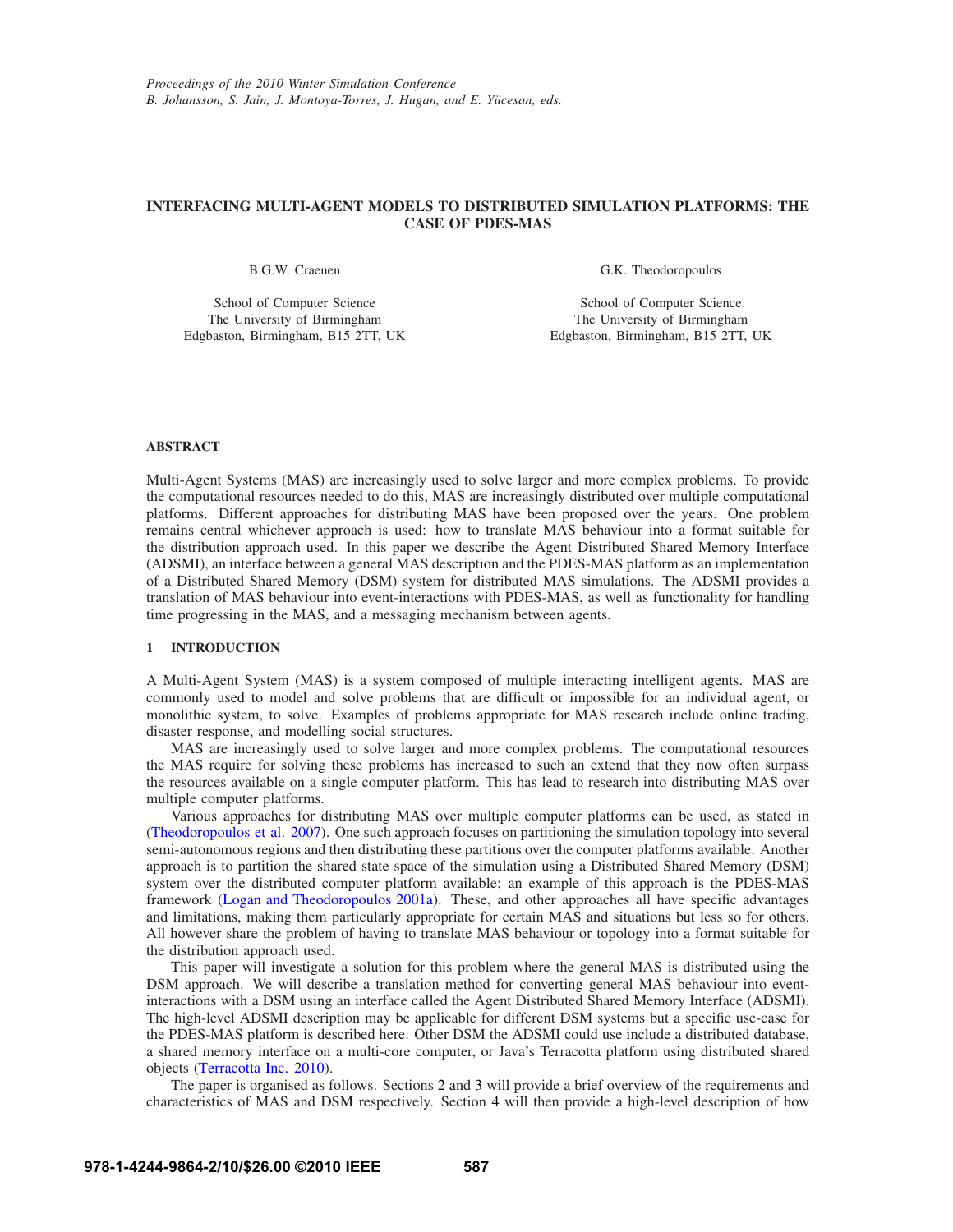the ADMSI can bridge these requirements and translate from the MAS to the DSM and the other way round. The PDES-MAS platform will be used as an implementation of a DSM, and details about this platform will be given in 5. Section 6 will then describe how the ADSMI is implemented using the PDES-MAS platform. Finally, section 7 will draw some overall conclusions and discuss future work.

## **2 MULTI-AGENT SYSTEM (MAS)**

A MAS simulation defines a number of agents that are assumed to be intelligent and that interact with each other and with their environment. The agents' interactions with other agents and its environment are hard to predict in advance, indeed discover at all. Moreover, how the agents interact with each other and the environment is often a primary goal of the simulation. A defining characteristic of agents is their autonomy (Wooldridge and Jennings 1995).

In the conventional MAS the agents go through what is called the sense-think-act cycle. Over the life-time of the simulation, time progression is defined by requiring all agents to go through many of these cycles. During the sense-part of the cycle, information is gathered about both the agent itself and its environment. During the think-part of the cycle the gathered information is used to determine a (pre-described) behaviour which in turn is translated into actions in the act-part of the cycle.

Agents encapsulate a number of variables, some visible or shared with other agents in the simulation, others private and not shared with other agents but only available to the agent itself. The values of all private and shared variables at a certain point in time during the simulation then describes the state of a simulation at that time. The collective state of the shared variables can be seen as similar to space-time memory (Ghosh and Fujimoto 1991, Mehl and Hammes 1993). In this context shared variables offer a natural representation of simulated context when interactions between agents are described as interactions on these variables. In other words; agents alter the state of the simulation by interacting with either their own, or other agent's variables. It is this context that will be used as a basis to define the functionality of the ADSMI.

## **3 DSM**

A DSM system is commonly used in distributed computing for making space-time memory available across distributed computer platforms, often without exposing the exact way in which the memory is accessed or organised. Examples of DSM systems include the mechanisms used for making shared memory available on multi-core computer architectures, distributed database platforms, general DSM platforms like Terracotta (Terracotta Inc. 2010), or more specific MAS oriented DSM platforms like PDES-MAS (see section 5).

Access to the shared memory in a DSM is provided through read and write operations on the shared data. These two events provide the ability to read the value stored at a certain memory-address (also called an ID-query), and write a value to a certain memory-address. Memory-addresses are allocated by the DSM and are specific, although indexing over memory-addresses is often offered as a feature of a DSM system. Range-queries are an extension of the read-event and are used to retrieve sets of memory values that satisfy a condition (associative memory). In a MAS, range-queries are often used to retrieve sense data from the agent's surroundings, for example, the location of all agents in viewing range (Suryanarayanan, Minson, and Theodoropoulos 2009).

An important part of the functionality of a DSM system is to maintain data consistency. Data consistency is maintained using a synchronisation mechanism, allowing distributed access to the data simultaneously. For distributed simulation, two overall synchronisation techniques are commonly used that should be supported by the underlying DSM system: pessimistic synchronisation where the DSM system should disallow conflicting access to the data through prediction and strict access-rules; and optimistic synchronisation where the DSM system could allow free access to the data and repairs conflicting accesses afterwards through a roll-back mechanism (Lees, Logan, and Theodoropoulos 2003).

#### **4 ADSMI**

The main functionality the ADSMI provides is to translate state variable accesses in the MAS into events for the DSM to handle. The ADSMI does this by encapsulating the state variables of the MAS so as to intercept usage of the variables on the atomic level. Thus intercepted the ADSMI translates the interactions in the MAS to events for the DSM to handle. The declaration of a state variable in the MAS is then translated into the declaration/addition of a new memory variable in the DSM, while the instantiation or assignment of a (new) value in the MAS is translated into a write event on a memory value in the DSM. When a state variable in the MAS is used (for example during the sense-cycle of an agent) the ADSMI translates this into a read-event for the DSM. Note, however, that the translation works on the atomic level. Where state variable accesses are combined in the MAS, these are translated into a sequence of atomic events for the DSM. For example,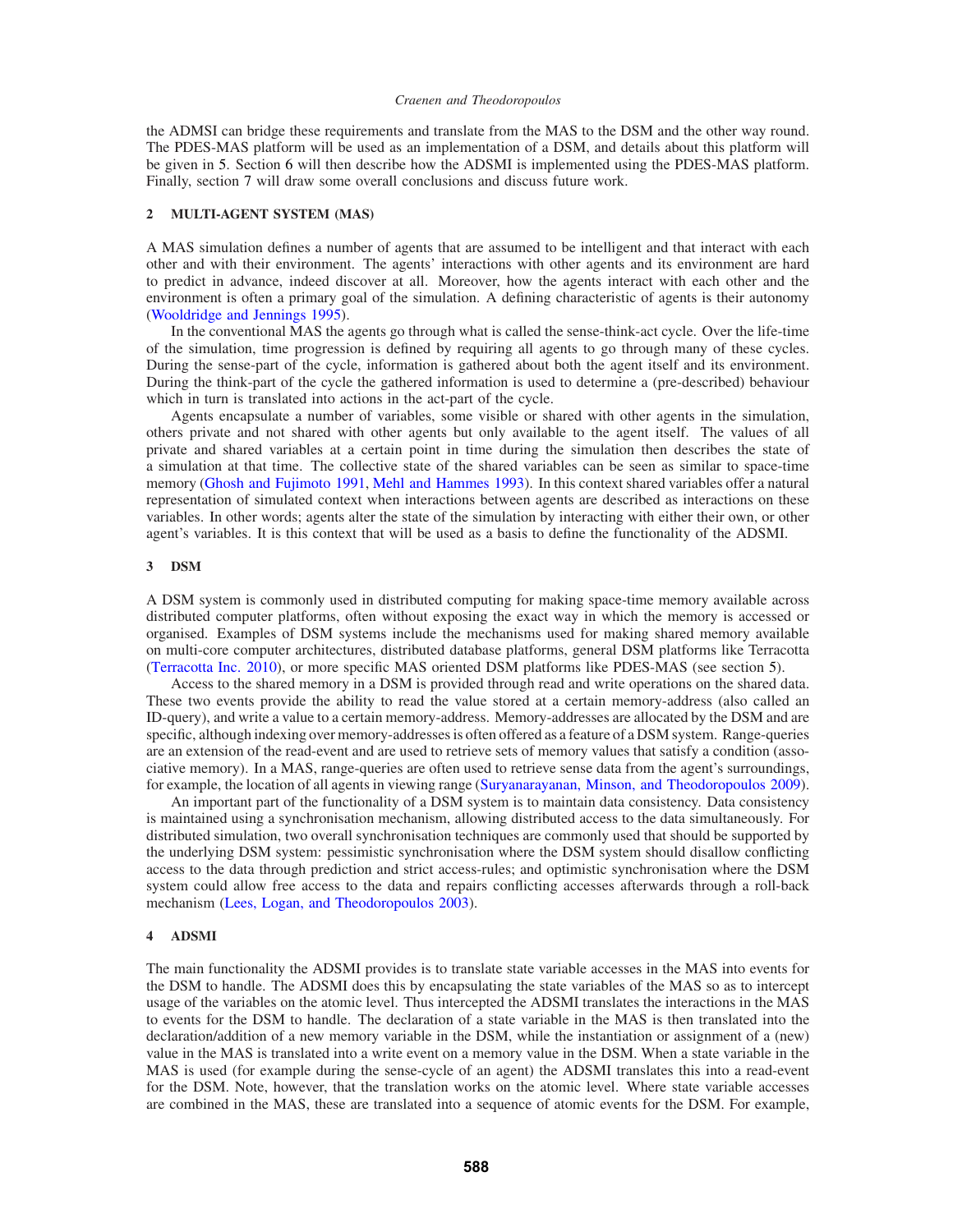when a variable is assigned from another variable in the MAS, this assignment is translated into two atomic events for the DSM: one read-event to retrieve the value of the latter variable, and one write-event to assign this value to the first variable.

Although the translation of state variable interaction in the MAS into event generation for the DSM is the main function of the ADSMI, additional functionality can and must be provided as well. A MAS simulation contains a temporal aspect whereby the simulation progresses in logical time from the defined start through to the end of the simulation. The ADSMI translates this into a discrete number of time-steps from the start time-step to the final time-step. The same definition of logical time is used for the DSM system to determine memory access conflicts, for example when memory is read at one time-step but has not yet been written at an earlier time-step (straggler write in an optimistic synchronisation setting). The ADSMI should therefore also provide a mechanism – essentially a scheduler – that maintains logical time. This scheduler is then used to call the agents in the MAS to go through their sense-think-act cycles at the appropriate time-step while at the same time providing time-stamps for the DSM it provides access to the state variables stored there.

Specific, or ID-query, DSM access requires memory access by address (either through an index or directly), which requires the ADSMI to allocate identifiers to the agents. The ADSMI therefore needs to maintain an index of identifiers to both the variables and the agents in the MAS. The ADSMI needs to ensure that these identifiers, or a combination of these identifiers, are unique throughout the distributed platform.

Many MAS also use an additional mechanism of agent-interaction through the use of messaging between agents. This is often used to simulate additional ways to do sensing or agent-communication. The ADSMI should therefore be able to handle messaging between agents as well. Messaging is handled through the provision of a special type of memory access by encapsulating messages into a standard format and then reading from and writing to a special message-box variable exposed to the agent. The message-box variable is available in the MAS through special access methods which the ADSMI translates to specific memory access in the DSM.

Where the DSM uses optimistic synchronisation, the ADSMI should also provide a way to do conflict handling where this is exposed to the MAS. Conflict handling in optimistic synchronisation relies on the DSM issuing roll-backs. A roll-back is an event where for an agent or a number of agents in the MAS their time (maintained asynchronously in a distributed MAS) is reset to an earlier value (i.e., the last calculated Global Virtual Time (Fujimoto 2000)). Since the ADSMI already maintains time for the MAS, this can be handled in a way that requires little user handling. In essence, when a roll-back event is thrown by the DSM, the ADSMI resets the time for the agents involved to the time-step indicated by the DSM. If a sense-think-act cycle is in progress during the roll-back, this will need to be interrupted. The DSM handles resetting the values of the shared variables of involved agents to the correct values. The ADSMI is responsible for resetting the private variables to the correct values. After the roll-back event has been handled, the ADSMI will then resume the agent from the time provided by the roll-back. At this point, all state variables of the agents will have been reset to the state the agent was in before the conflict occurred. The MAS should only be aware of the possibility of a roll-back event and provide an elegant way of handling the sense-thing-act cycle interruption that may occur.

The ADSMI described above then provides mechanisms that can be used to design and implement a MAS so that the underlying use of the DSM is opaque to the user. It provides methods to define, instantiate, initialise, and assign both shared and private (not-shared) state variables. In addition a mechanism to control time during the simulation is provided, as is an index method to be used to identify both state variables used by the agents and the agents themselves. The ADSMI also supports MAS using messaging as an additional way for agents to interact, again using the DSM in a way opaque to the user. Where DSMs can throw roll-back events, the ADSMI provides a mechanism to reset private variables and a way of the scheduler to restart the sense-think-act cycle when appropriate.

### **5 PDES-MAS**

In this paper we will use the PDES-MAS platform as an implementation of a DSM-based simulation infrastructure for MAS to illustrate the functionality and architecture of ADSMI.

PDES-MAS (Logan and Theodoropoulos 2001b) is a framework for the distributed simulation of multiagent systems. It is based on a DSM structure which is used to represent the shared state (the public variables, including publicly accessible attributes of agents) of the simulation. In PDES-MAS, DSM variables are represented by Shared-State Variable (SSV) data-structures which store the history of values taken by a particular variable over time (Lees, Logan, and Theodoropoulos 2003). Following the PDES paradigm, agents modelled in the MAS are assigned to Logical Processes, known as an Agent-Logical-Process (ALP), with a single ALP potentially modelling more than one agent.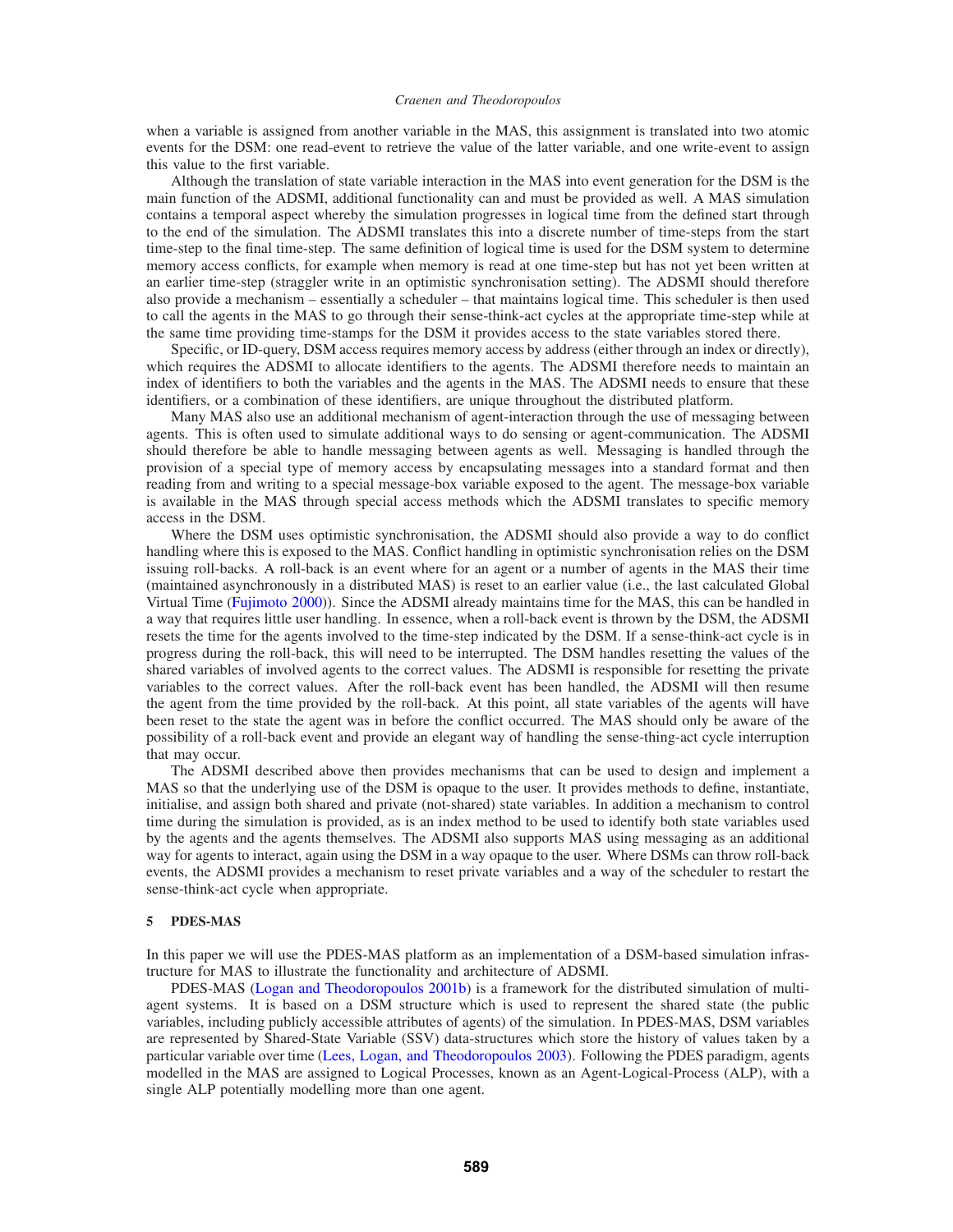The primary philosophy of PDES-MAS is to provide multiple ALPs concurrent access to the set of SSVs in a scalable manner by a balanced distribution of SSVs around a tree-like network of server processes known as Communication Logical Processes (CLPs) as depicted in Figure 1.



Figure 1: The PDES-MAS framework.

As in a DSM, the sensing and acting phases of the agents sense-think-act cycle in PDES-MAS are realised in terms of timestamped operations on the shared state. The ALPs interact with the shared state by reading and writing SSVs with sensing giving rise to read-events, and acting giving rise to write-events. In this context, as in the conventional DSM systems described earlier, SSVs are similar to space-time memory. ALPs link to the leaf CLP nodes in the tree. An ALP issues requests to access shared state variables through its parent CLP. If the required SSV is not held locally, the parent CLP passes the request up through the tree until it reaches its destination. The return data and other control messages are also conveyed to the ALP via its parent CLP. Conceptually an ALP in PDES-MAS then has the same functionality as the implementation of an ADSMI.

A CLP is responsible for synchronising the read/write events it receives from ALPs. PDES-MAS uses optimistic synchronisation. Synchronisation algorithms that have developed for PDES-MAS as reported in the wors of (Lees, Logan, and Theodoropoulos 2003), (Lees, Logan, and Theodoropoulos 2004), (Lees et al. 2005), (Lees et al. 2006a), (Lees et al. 2006b), (Lees, Logan, and Theodoropoulos 2008), and (Lees, Logan, and Theodoropoulos 2009). In general, each SSV is associated with a list of Write Periods representing the values taken by the variable at different logical times through the simulation. If a write period is subsequently invalidated by a straggler write, any ALPs which read that period must by rolled back.

In PDES-MAS, the CLP tree is reconfigured dynamically and automatically to reflect the interaction patterns between the agents and their environment (the access patterns to SSVs) so that SSVs which are accessed most frequently by a given ALP are as close as possible to that ALP in the tree. The aim is to concurrently minimise the average hops an access would take to reach an SSV and the load imbalance between CLPs. Reconfiguration of the CLP tree can be achieved by creating/deleting CLP, migrating ALP through the tree, or by migrating SSV between CLP. In the implementation of PDES-MAS used in this paper, the CLPs are configured in a fixed tree-structure with the SSVs migrated through the tree to achieve the redistribution (Oguara et al. 2005).

### **6 ADSMI IMPLEMENTATION**

Thus far we have given a general description of a MAS simulation, and how a DSM system can be used to support the MAS. We have also given a high-level description of how an ADSMI provides the connection between these two systems. With the details on the PDES-MAS platform described in the previous section, we can now describe how the ADSMI is implemented using the PDES-MAS platform as an implementation of a DSM system. First we give a conceptual description of the ADSMI architecture and then provide a detailed description of the implemented concepts.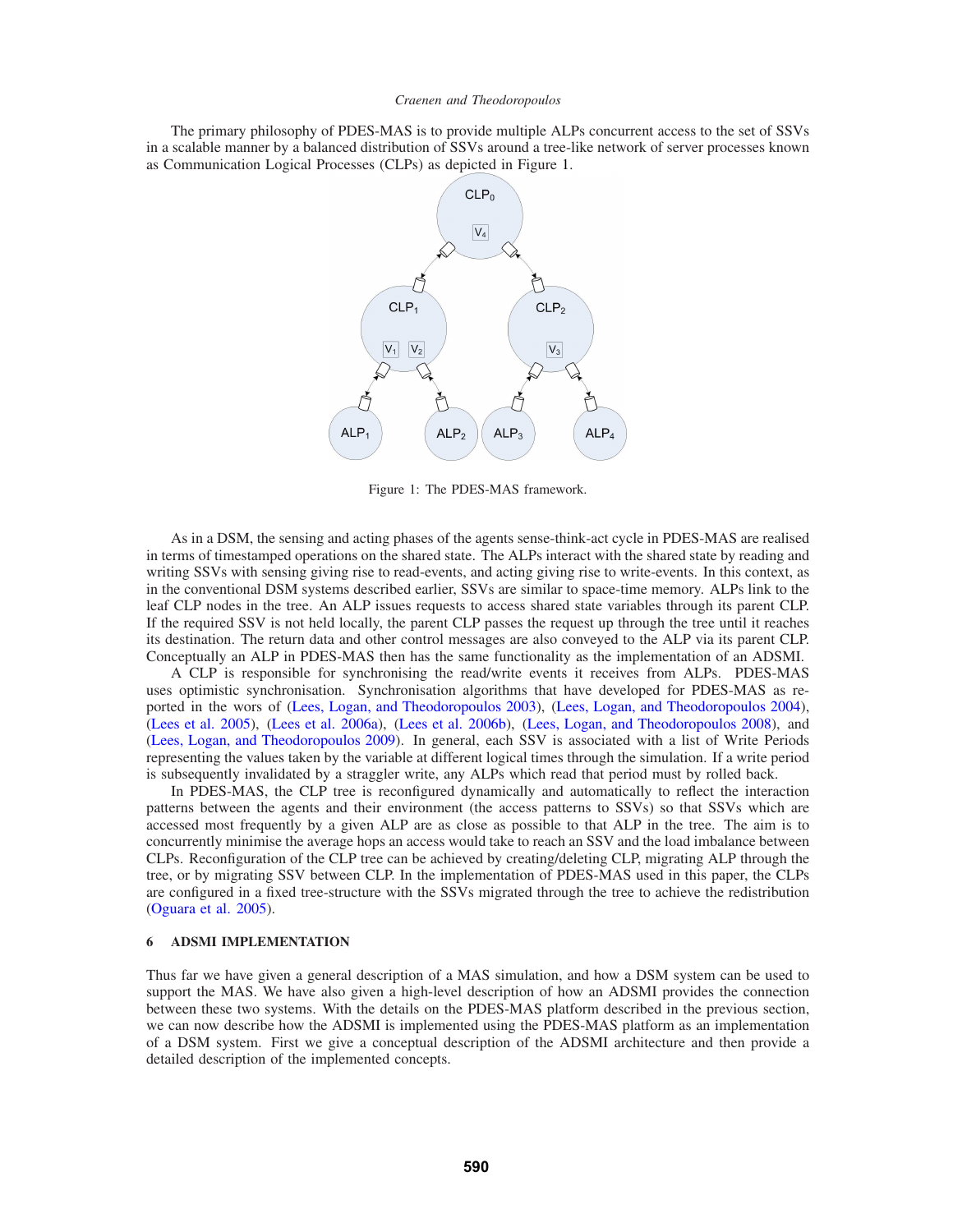#### **6.1 ADSMI Architecture**



Parent Communication Logical Process (CLP) in PDES-MAS

Figure 2: The ADSMI architecture.

Figure 2 depicts the implemented ADSMI architecture. Above the ADSMI itself are depicted the agents incorporating the sense-think-act cycle. The *step* method of the agents is called by the *Scheduler* and it interacts with the ADSMI through the *DistributedObject*. The *DistributedObject* uses *ObjectID*, *Variable*, and *Value* to interact with the *SSVHandler*. Interaction with the *AgentMessageHandler* requires the use of *ObjectID* again, as well as *AgentMessage*, and *AgentMessageValue*. Conceptually the ADSMI represents an ALP in PDES-MAS, and both *SSVHandler* and *AgentMessageHandler* interact directly with the parent CLP in PDES-MAS. A depiction of the ALP to CLP relationship has been given earlier in figure 1.

#### **6.2 DistributedObject**

All agents in the MAS are implemented in classes derived from *DistributedObject*. *DistributedObject* provides methods for adding, assigning, and retrieving SSVs, performing range queries over SSVs, as well as sending and receiving messages to/from other agents. These methods provide the functionality for the agents to separate their encapsulated SSVs from from other agent logic so that these can be handled by PDES-MAS. Both private as well as shared variables are handled in this way, although shared variables can be accessed through the use of a *ObjectID* identifier of an agent, where as private variables can only use the agent's own identifier.

*DistributedObject* has a one-to-one association with *Statebase* where private variables are stored and where access to SSVs and messages is handled. *DistributedObject* also handles creating and maintaining the agent's unique *ObjectID* identifiers and this too is stored in *Statebase*. Because *Statebase* stores the private variables, it also provides functionality to restore the private state of *DistributedObject* (and consequently the agent in the MAS) when a roll-back call is passed from PDES-MAS. To this end, *Statebase* maintains a time-stamped list of private variables.

Determining whether a variable is private or shared is done though annotating the variables and reflection in *Statebase*. Access calls to SSVs pass from *DistributedObject* and through *Statebase* to the *SSVHandler* which interfaces directly with PDES-MAS. *Statebase* also contains a message-queue implementation of a message-box, available through *DistributedObject*. *AgentMessageHandler* maintains the message-box through a direct interface with PDES-MAS and also handles sending messages.

Every time-step the agent as a sub-class from *DistributedObject* is called by the *Scheduler* to perform its sense-think-act cycle. The logic for this cycle is implemented in the *step* method, which is an overriden method from *DistributedObject*. It is the logic implemented in the *step* method that uses the functionality thus far described. The contract with the *Scheduler* assures that each agent's *step* method is called once for each time-step of the MAS.

The *DistributedObject* can thus be seen as providing the interface between the MAS and the ADSMI.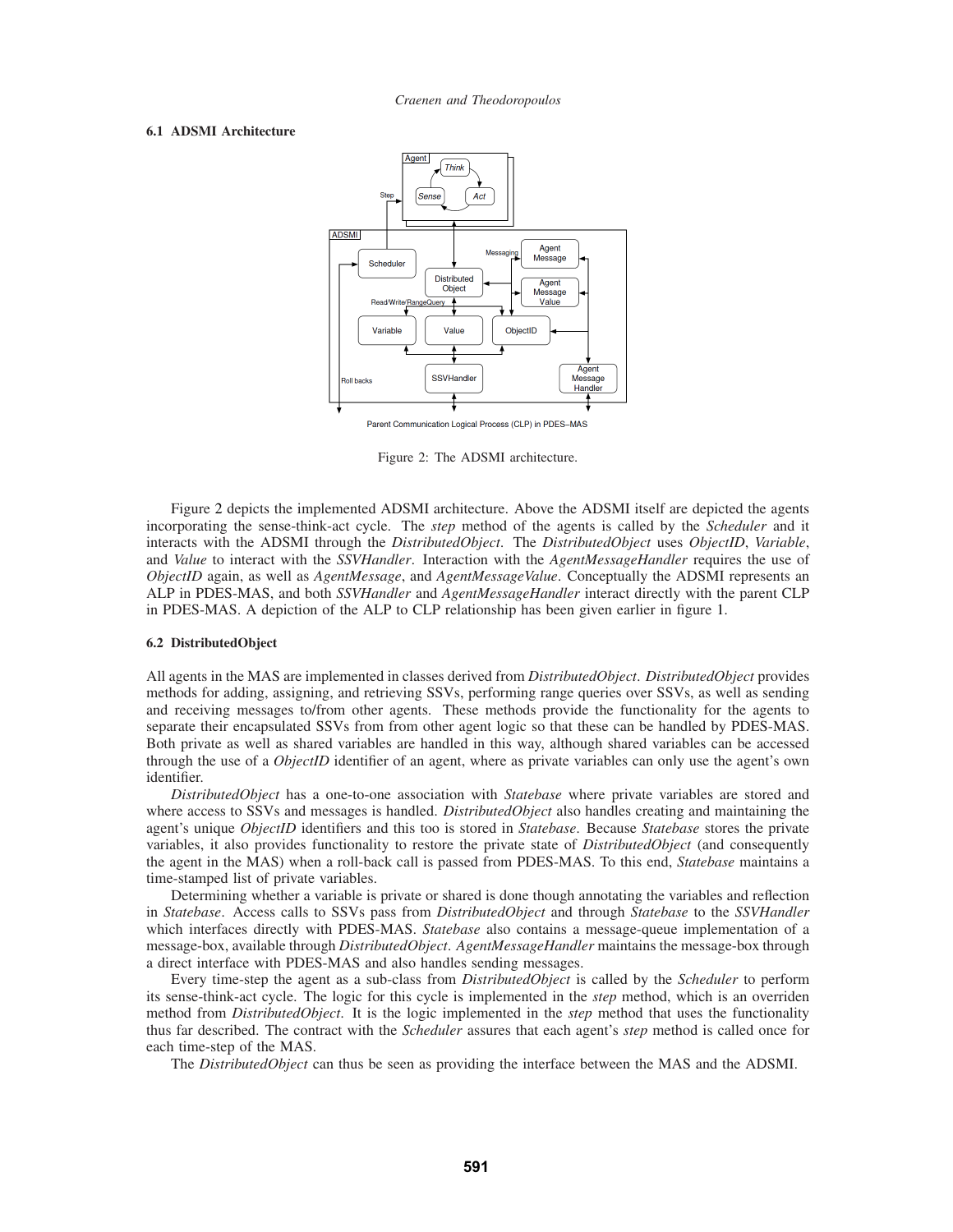## **6.3 ObjectID**

Each agent in the MAS is identified through a unique identifier and this identifier is implemented in the *ObjectID* class. *ObjectID* is instantiated upon creation of *DistributedObject* and stored in *Statebase*. Uniqueness of *ObjectID* is guaranteed in a distributed environment by using a combination of the node identifier and a unique running counter of all created *DistributedObjects* on that node.

## **6.4 Variable and Value**

Each variable type in the MAS needs to be uniquely identifiable across the distributed platform, with different *DistributedObject* able to share SSV types by combining them with unique *ObjectID*. A MAS therefore defines a static set of variable types. These variable types are exposed through a java enum (for enumerate) implementing the *Variable* interface. Each variable type is associated with a value type (integer, double, String, etc.) and reflection is used to verify the correct value type is used whenever a variable is accessed. The *Variable* interface also associates a unique variable identifier to each variable type. The variable identifier is used in PDES-MAS and is guaranteed to be unique. The combination of a unique *ObjectID*, and a unique *Variable* identifier, allows unique access to SSVs in PDES-MAS. *Variables* are annotated to be private or shared using the *PrivateVariable* and *PublicVariable* annotations. These annotations are used in *Statebase* so that it can handle shared and private variables differently.

Variables that can be used in range-queries are required to implement the *RangeQueryable* interface. Currently only the *Location* variable type can be used in range-queries. An example of this would be a *Variable* called *LOCATION* of variable type *Location*. As *Location* implements the *RangeQueryable* interface, an agent in the MAS can issue a range-query over the *LOCATION* variable of all agents in the MAS that has such a variable. The response would be a map of *ObjectID* with *Location Value* wrappers indicating which agents are located where within the range of the range-query. Range-query responses can be filtered through the use of the *CLASS* variable. This allows the range-query to focus on one type or class of agents in the MAS only. The *CLASS* variable is the only variable required by the ADSMI. The *CLASS* variable is however not different from other variables the MAS might define, and is a normal SSV and that has the *PublicVariable* annotation.

The value associated with each *Variable* in the ADSMI is wrapped in a *Value* object. The *Value* wrapper is used for all variable access, i.e., retrieving a *Variable* will return a *Value* object that encapsulates the retrieved value, while assigning a *Value* to a *Variable* requires wrapping the value into *Value* object. The *Value* object provides methods to retrieve the value type of the encapsulated value so that it can be verified with the value type of the *Variable* accessed. The *Value* class uses defensive copying to prevent pointer tampering with encapsulated values and this requires the construction of a new wrapper if a new value is required.

## **6.5 AgentMessage and AgentMessageValue**

*DistributedObject* provides messaging functionality through the use of the *AgentMessage* and *AgentMessageValue* objects. The *AgentMessage* object is used as a type identifier of the message but also encapsulates fields for the source and destination *ObjectID* of the messages, and the time-stamp when the message was send. The actual message, or payload, is encapsulated in the *AgentMessageValue*, which like *Value* is a wrapper for different types of message values. Delivering messages encapsulated in the *AgentMessage* is handled by the *AgentMessageHandler* with the *DistributedObject* providing access to a message-box maintained in its *Statebase*.

## **6.6 Scheduler**

The *Scheduler* maintains a list of all *DistributedObjects* handled on the local node. The combined lists of all *Schedulers* in the distributed environment then holds all *DistributedObjects*, i.e., agents, in the MAS. The main functionality of the *Scheduler* is to call the *step* method overridden by the agents in the MAS. The *DistributedObject* list is updated through addition and deletion buffers with updates occurring in between time-steps of the simulation. The *Scheduler* also contains functionality that allows polling and analysis of the agents in the MAS. This functionality can be used for logging and result-collection of the state of the MAS. Access to the *DistributedObject* is gained through the *SchedulerListener* interface by using the *update* method provided by the *Scheduler*. Multiple listeners can be registered to each *Scheduler* on the distributed platform.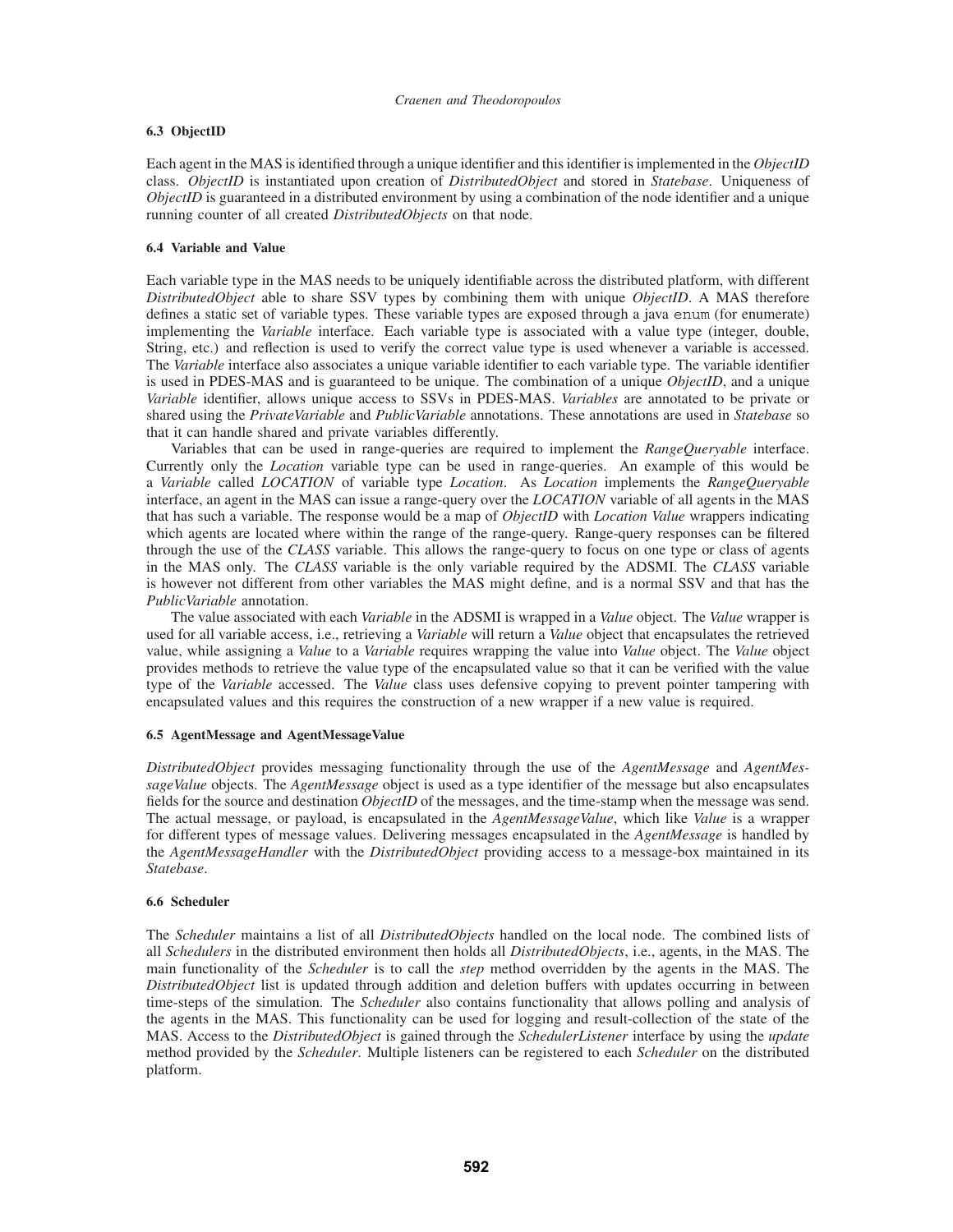### **6.7 AgentMessageHandler**

The *AgentMessageHandler* deals with sending and receiving messages between agents. The distribution of these messages is effected through an interface to PDES-MAS with messages effectively stored in specific SSVs in PDES-MAS itself. Messages send by a *DistributedObject* are send through PDES-MAS and stored in the mailbox SSV of the destination *DistributedObject*. A *DistributedObject* needs its *Statebase* to implement the *AgentMessageHandlerListener* interface to make use of the message-passing functionality. The interface provides hooks for the *AgentMessageHandler* and the *DistributedObject* that are used for polling, sending, and receiving messages.

## **6.8 SSVHandler**

The *SSVHandler* provides an interface with PDES-MAS for retrieving, writing, and-range querying SSVs. These discrete events are translated into PDES-MAS calls with the use of the *ObjectID*, *Variable*, and *Value* objects. In addition, the *SSVHandler* provides unique *ObjectID* objects for *DistributedObject* to use and store in *Statebase*. Calls to *SSVHandler* are passed from the agents in the MAS through *DistributedObject* to *Statebase* where all relevant information is collected and method calls to *SSVHandler* are placed.

### **7 CONCLUSIONS**

MAS are increasingly used to solve larger and more complex problems. Distributed simulation is emerging as the only viable approach to cope with the scale and complexity of MAS simulations. Different approaches for distributing MAS over multiple computational platforms have been proposed over the years. One such approach uses a DSM system to partition the shared state of the MAS over the distributed computational platform. Whatever the approach used to distribute the MAS, the problem remains on how to translate MAS behaviour into a format suitable for the distribution approach used.

This paper describes a way to distributed MAS simulations over a DSM infrastructure through an interface called the Agent Distributed Shared Memory Interface (ADSMI). The ADSMI provides a bridge for translating MAS behaviours into events usable for a DSM system. Events such as retrieval of, assignment to, and rangequerying over SSVs in the DSM are supported as well as functionality for maintaining logical time for both the MAS and the DSM. Additionally, the ADSMI provides a mechanism for agents to send messages to each other.

Although the ADSMI is applicable as an interface to many DSM systems, this paper provides the description of an implementation of the ADSMI where PDES-MAS is used as a DSM implementation. The ADSMI implementation places minimal restrictions on the MAS however. This allows the ADSMI to be used for a large variety of MAS. As such, the ADSMI – PDES-MAS combination provides an adaptable, efficient, and light-weight solution for designing and implementing different types of MAS.

The ADSMI implementation for PDES-MAS described in this paper, is currently being deployed in a MAS simulation of medieval military logistics, as part of the MWGrid Project at the University of Birmingham (Murgatroyd et al. 2010). Future work includes providing a functionality and performance description of this use-case.

## **REFERENCES**

- Fujimoto, R. M. 2000. *Parallel and distributed simulation systems*. New York, NY, USA: John Wiley & Sons Inc.
- Ghosh, K., and R. M. Fujimoto. 1991. Parallel discrete event simulation using space-time memory. In *Proceedings of the International Conference on Parallel Processing, Volume III, Algorithms & Applications*, 201–208.
- Lees, M., B. Logan, C. Dan, T. Oguara, and G. Theodoropoulos. 2005, Oct. Decision-theoretic throttling for optimistic simulations of multi-agent systems. In *Proceedings of the Ninth IEEE International Symposium on Distributed Simulation and Real Time Applications (DS-RT 2005)*, ed. A. Boukerche, S. J. Turner, D. Roberts, and G. Theodoropoulos, 171–178. Montreal, Quebec, Canada: IEEE Press.
- Lees, M., B. Logan, C. Dan, T. Oguara, and G. Theodoropoulos. 2006a, Oct. Analysing probabilistically constrained optimism. In *Proceedings of the 10th IEEE International Symposium on Distributed Simulation and Real Time Applications (DS-RT 2006)*, ed. E. Alba, S. J. Turner, D. Roberts, and S. J. Taylor, 201–208. Malaga, Spain: IEEE Press.
- Lees, M., B. Logan, C. Dan, T. Oguara, and G. Theodoropoulos. 2006b. Analysing the performance of optimistic synchronisation algorithms in simulations of multi-agent systems. In *Proceedings of the 20th*